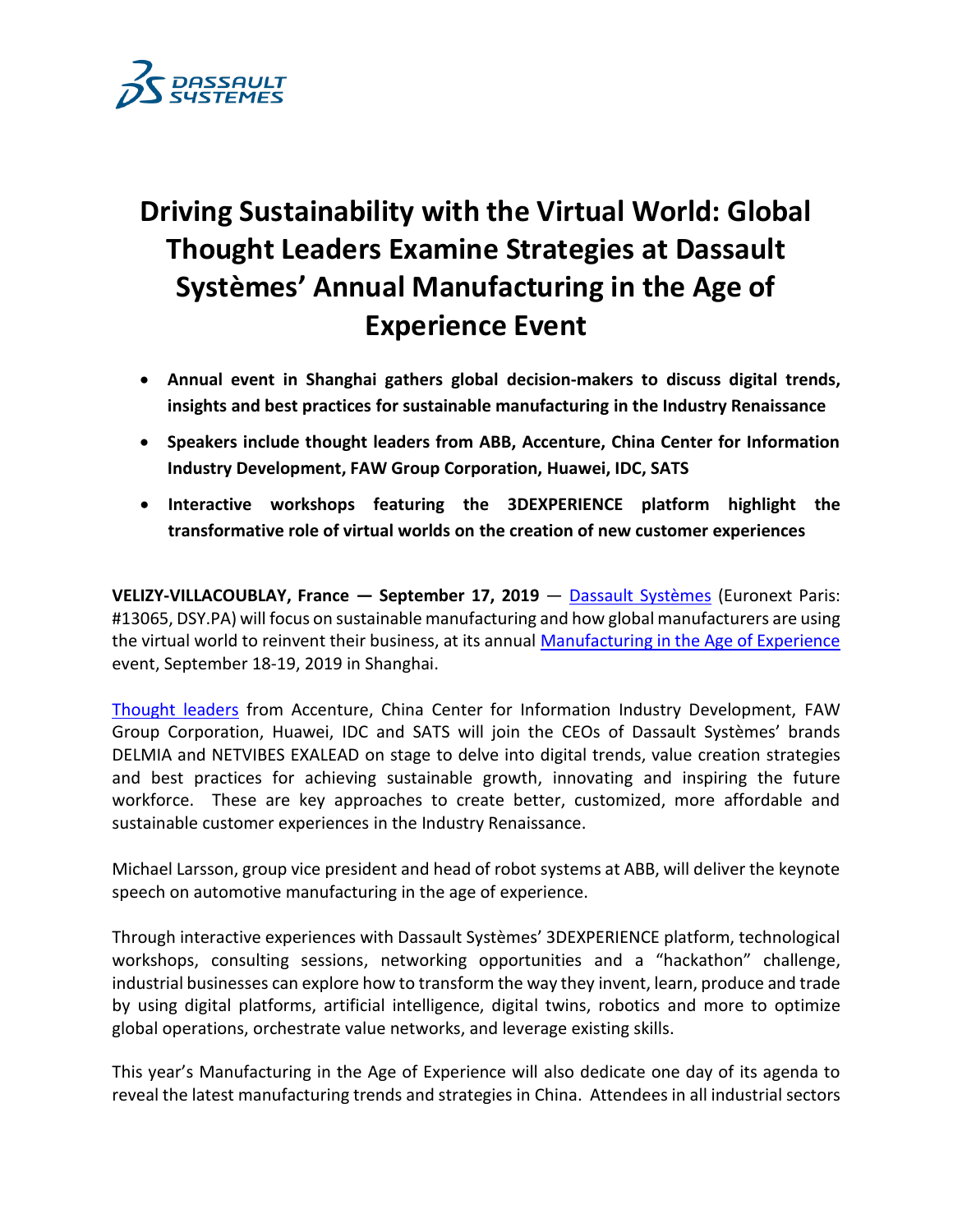can gain insight from tailored speaker presentations, interviews, and guided tours of the [China](http://www.ciif-expo.com/en/)  [International Industry Fair](http://www.ciif-expo.com/en/) and a local ABB robotics plant.

Each year, Dassault Systèmes' Manufacturing in the Age of Experience engages global decisionmakers in a learning expedition that delivers new perspectives on the evolution of manufacturing in an economy where a product's value comes from its usage. For more information: <https://events.3ds.com/manufacturing-age-of-experience>

## **Social media:**

Share this on Twitter: Global thought leaders delve into sustainability strategies, insights, best practices at #Manufacturing in the Age of Experience @Dassault3DS #3DEXPERIENCE

Connect with Dassault Systèmes on [Twitter](https://twitter.com/Dassault3DS) [Facebook](https://www.facebook.com/DassaultSystemes) [LinkedIn](https://www.linkedin.com/company/dassaultsystemes) [YouTube](https://www.youtube.com/DassaultSystemes)

## **For more information:**

Dassault Systèmes' Manufacturing in the Age of Experience event: <https://events.3ds.com/manufacturing-age-of-experience>

Full list of speakers at Manufacturing in the Age of Experience: <https://events.3ds.com/manufacturing-age-of-experience/speakers>

Manufacturing in the Age of Experience agenda: <https://events.3ds.com/manufacturing-age-of-experience/agenda>

Dassault Systèmes' 3DEXPERIENCE platform, 3D design software, 3D Digital Mock Up and Product Lifecycle Management (PLM) solutions: [http://www.3ds.com](http://www.3ds.com/)

###

#### **About Dassault Systèmes**

Dassault Systèmes, the 3DEXPERIENCE Company, provides business and people with virtual universes to imagine sustainable innovations. Its world-leading solutions transform the way products are designed, produced, and supported. Dassault Systèmes' collaborative solutions foster social innovation, expanding possibilities for the virtual world to improve the real world. The group brings value to over 250,000 customers of all sizes, in all industries, in more than 140 countries. For more information, visi[t www.3ds.com.](http://www.3ds.com/)

3DEXPERIENCE, the Compass logo and the 3DS logo, CATIA, SOLIDWORKS, ENOVIA, DELMIA, SIMULIA, GEOVIA, EXALEAD, 3D VIA, BIOVIA, NETVIBES and 3DEXCITE are registered trademarks of Dassault Systèmes or its subsidiaries in the US and/or other countries.

#### **Dassault Systèmes Press Contacts**

| Corporate / France | <b>Arnaud MALHERE</b> |
|--------------------|-----------------------|
| North America      | Suzanne MORAN         |

Corporate / France Arnaud MALHERBE [arnaud.malherbe@3ds.com](mailto:arnaud.malherbe@3ds.com) +33 (0)1 61 62 87 73  $Suzanne.moran@3ds.com$  +1 (781) 810 3774